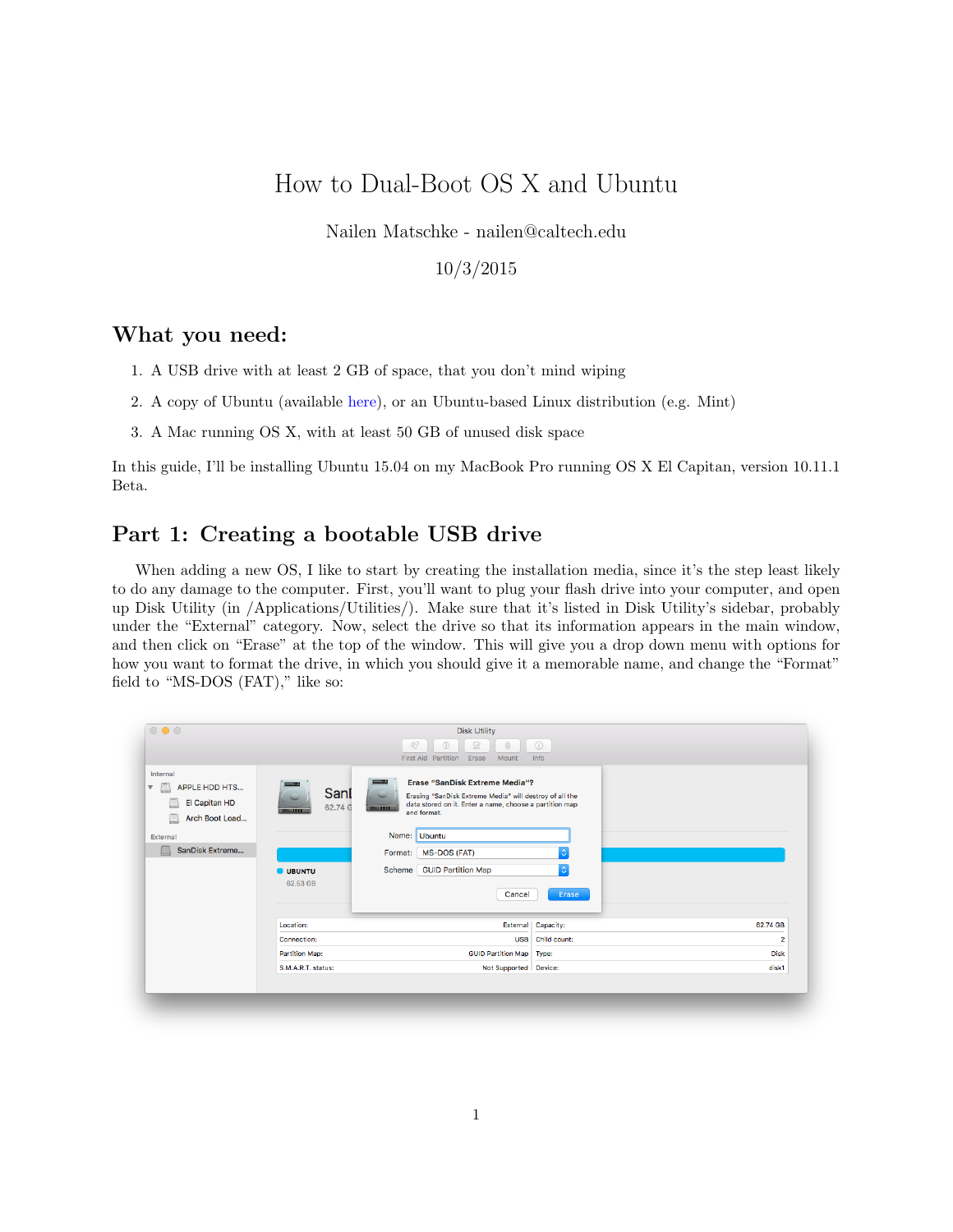You can leave the "Scheme" field untouched. Hit "Erase," and the drive should be wiped and formatted within a few seconds. You can check that the process worked by opening up Terminal (also in /Applications/Utilities/) and running the diskutil list command, which will print out a list of your drives and their partitions, like this:

|    |                                                   | Media — -bash — $80\times25$         |                  |            |
|----|---------------------------------------------------|--------------------------------------|------------------|------------|
|    | [Nailens=MacBook=Pro:Media Nailen\$ diskutil list |                                      |                  |            |
|    | /dev/disk0 (internal, physical):                  |                                      |                  |            |
| #: |                                                   | TYPE NAME                            | SIZE <b>SIZE</b> | IDENTIFIER |
| ø: | GUID_partition_scheme                             |                                      | *750.2 GB        | diskØ      |
| 1: | EFI EFI                                           |                                      | 209.7 MB         | diskØs1    |
| 2: | Apple_CoreStorage Macintosh HD                    |                                      | 498.7 GB         | disk0s2    |
| 3: |                                                   | Apple_Boot Recovery HD               | 650.0 MB         | disk0s12   |
| 4: |                                                   | Apple_HFS Arch Boot Loader           | 134.2 MB         | disk0s6    |
| 5: | Linux Swap                                        |                                      | 8.6 GB           | disk0s7    |
| 6: | Linux Filesystem                                  |                                      | 268.4 MB         | disk0s8    |
| 7: | Linux Filesystem                                  |                                      | 42.9 GB          | disk0s9    |
| 8: | Linux Filesystem                                  |                                      | 12.9 GB          | disk0s10   |
| 9: | Linux Filesystem                                  |                                      | 185.8 GB         | diskØs11   |
|    | /dev/disk1 (external, physical):                  |                                      |                  |            |
| #: |                                                   | <b>TYPE NAME</b>                     | SIZE             | IDENTIFIER |
| 0: | GUID_partition_scheme                             |                                      | *62.7 GB         | disk1      |
| 1: | EFI EFI                                           |                                      | 209.7 MB         | disk1s1    |
| 2: | Microsoft Basic Data UBUNTU                       |                                      | 62.5 GB          | disk1s2    |
|    | /dev/disk2 (internal, virtual):                   |                                      |                  |            |
| #: |                                                   | <b>TYPE NAME</b>                     | SIZE             | IDENTIFIER |
| ø: |                                                   | Apple_HFS El Capitan HD              | $+498.3$ GB      | disk2      |
|    |                                                   | Logical Volume on disk0s2            |                  |            |
|    |                                                   | D3B198E8-186F-4ED8-9FC9-6ABA0943BFE7 |                  |            |
|    |                                                   | Unencrypted                          |                  |            |
|    | Nailens=MacBook=Pro:Media Nailen\$                |                                      |                  |            |
|    |                                                   |                                      |                  |            |
|    |                                                   |                                      |                  |            |

The above image tells me that the USB drive is accessible at the path /dev/disk1, which has the correct partition scheme, format, and label. Disk Utility should also say the drive's path, in the "Device" field.

Your drive was probably automatically mounted by Finder after it was created, so next you want to unmount it via Terminal using the command:

#### diskutil unmountDisk /dev/diskN

where N is the number at the end of the drive's path, which in my case is  $N = 1$ . Now, your drive is ready to be made into a bootable live USB for installing Ubuntu. Unfortunately, OS X doesn't play well with the ISO image format that distributions like Ubuntu typically come in, so we have to convert it to an Apple disk image (.dmg) file instead. All this requires is running the following command in terminal:

hdiutil convert -format UDRW -o /path/to/image.dmg /path/to/image.iso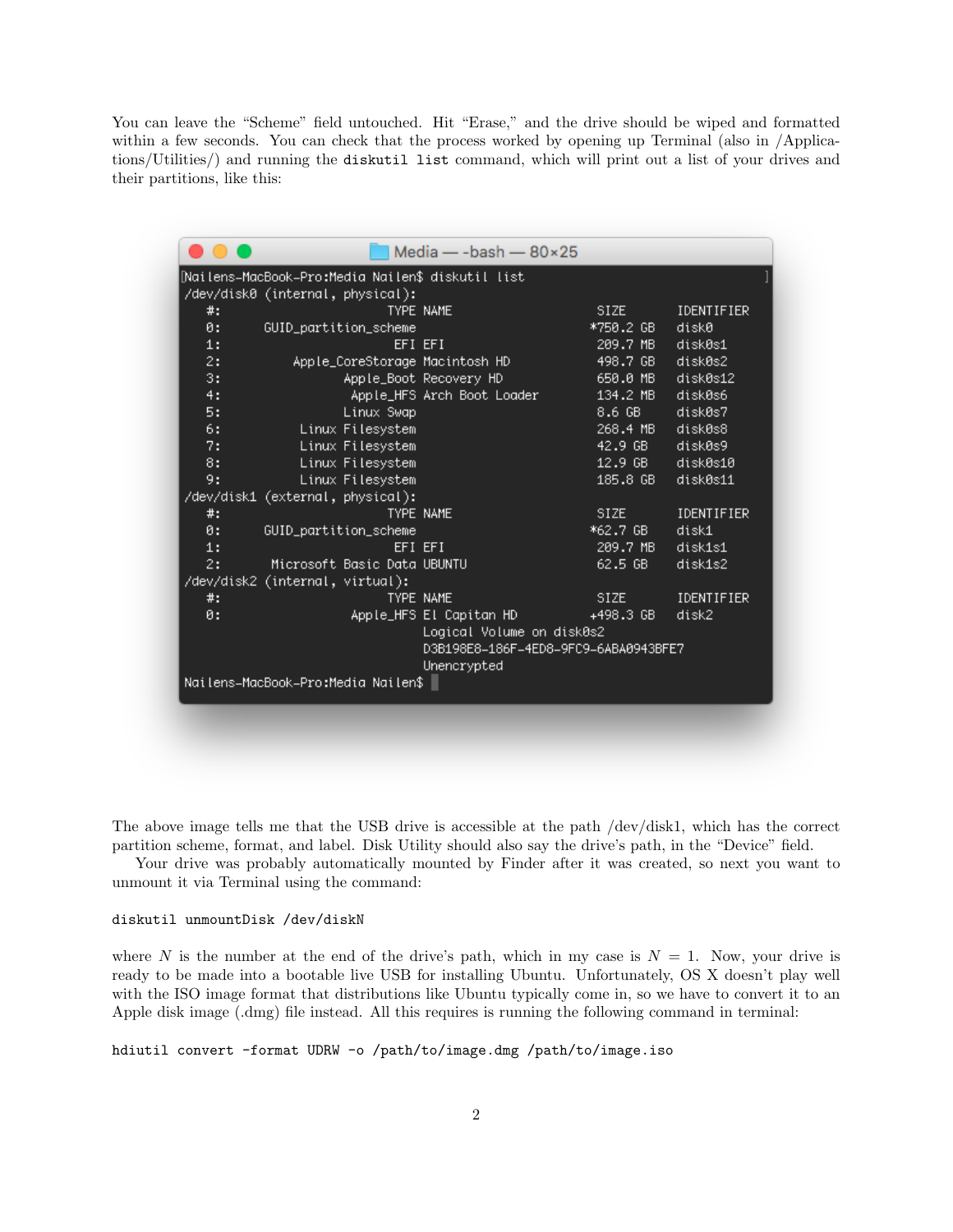replacing "/path/to/image" with wherever your file is, e.g. /Users/Nailen/Desktop/Media/ubuntu-15.04 desktop-amd64. This should finish in under a minute, after which we can go ahead and clone this image to the USB drive with:

sudo dd if=/path/to/image.dmg of=/dev/rdiskN

which will require your password. The reason we use "rdiskN" instead of "diskN" here is that the former basically just writes the data from the start of the disk, whereas the latter has to pass through more layers of software abstraction. This process can take a while, but once it's done you should see a message confirming that the image has been copied, like this:



(I used a .img extension instead of .dmg, but it shouldn't matter.) Don't worry if Finder complains about not being able to read the drive, that's normal. If you made it this far, your USB drive should be a bootable instance of Ubuntu, from which you can install the OS on your computer itself.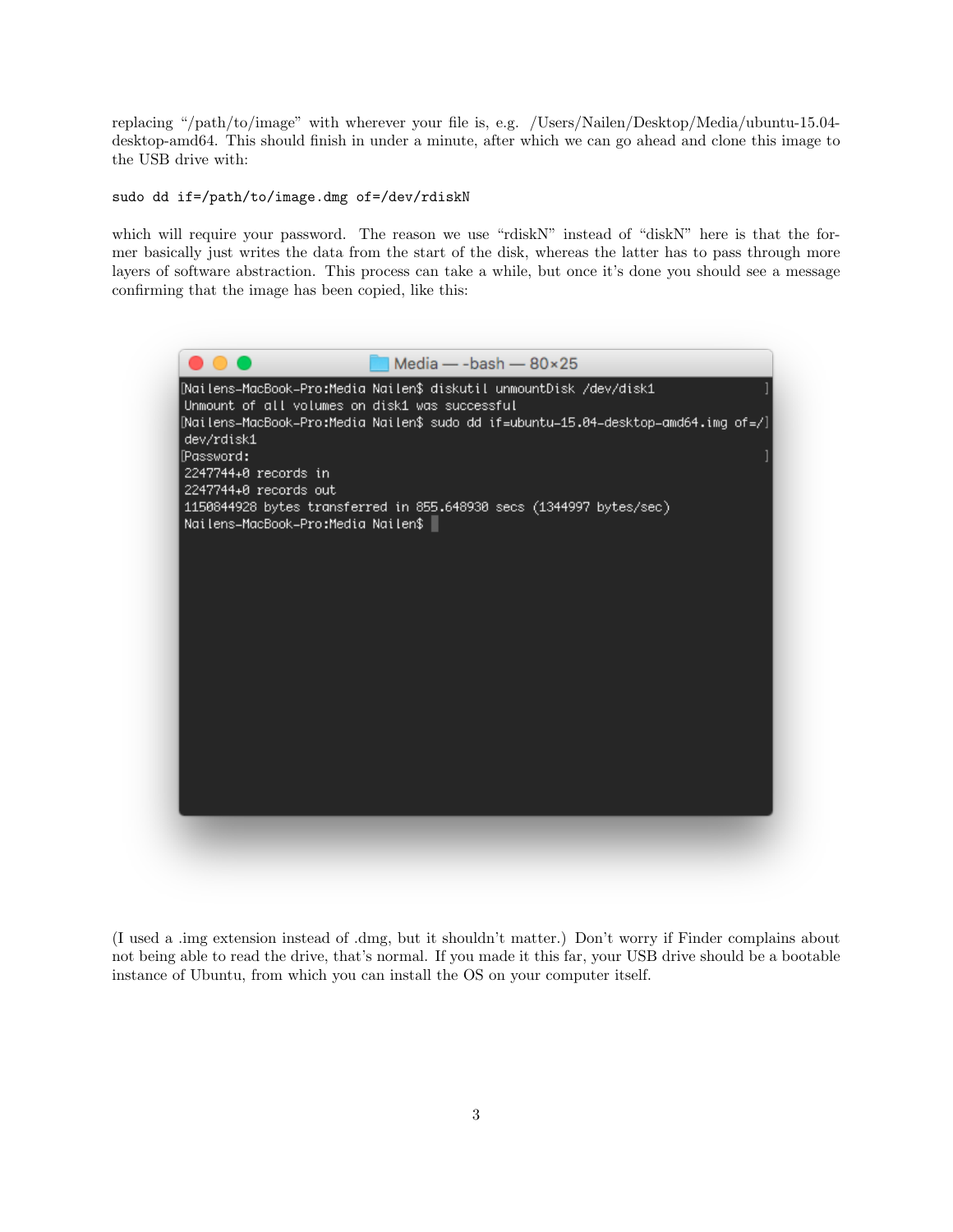### Part 2: Preparing your Mac

The next step is to create space on your Mac's hard drive for Ubuntu. Go back to Disk Utility, and select your computer's built-in hard drive under the "Internal" category, which will likely have a name along the lines of "APPLE HDD HTS727575A9E362 Media." Make sure you're looking at the drive itself, and not one of its partitions, e.g. "Macintosh HD," and from there, select the "Partition" option in the top bar, which will show a drop down menu to partition the disk. We actually have to create two partitions: a small boot loader that your Mac's firmware will read at startup, and a large one to hold all of your Ubuntu files. Hit the "+" button to create a new partition, and make it 128 MB with the "OS X Extended (Journaled)" format, and a name such as "Ubuntu Boot Loader." Hit "Apply," and then create another partition with a name you'll remember, and a decent amount of size - 50 GB should be enough, but it doesn't hurt to go with more if you can spare it. It doesn't matter what the partition's format is, since we'll be changing that during the install process anyway. Go ahead and hit "Apply," and wait a couple minutes for the process to complete. Your computer might be a bit unresponsive during the partitioning, which is also normal.

#### Part 3: Installing Ubuntu

Now that your computer has a space for Ubuntu, and you have a flash drive to install it with, it's time to reboot and install. Reboot your computer, and hold down the "Option" key until you see a grey screen with an image of a hard drive named "Macintosh HD," and two orange flash drives named "EFI Boot." Selecting either of the latter two should bring you to a black screen with a few options, including "Try Ubuntu" and "Install Ubuntu." Choose the former, which should already be selected, and your computer will boot into the Ubuntu desktop. There should be an icon which says "Install Ubuntu," which you should double-click to bring up the installer. Proceed through the installation process, selecting "Download updates while installing" and "Install this third-party software" on this screen:

| <b>Install</b>                                                                                                                                                                                                                             |
|--------------------------------------------------------------------------------------------------------------------------------------------------------------------------------------------------------------------------------------------|
| Preparing to install Ubuntu                                                                                                                                                                                                                |
| For best results, please ensure that this computer:                                                                                                                                                                                        |
| has at least 6.6 GB available drive space                                                                                                                                                                                                  |
| is plugged in to a power source                                                                                                                                                                                                            |
| is connected to the Internet                                                                                                                                                                                                               |
| Download updates while installing<br>☑                                                                                                                                                                                                     |
| Ubuntu uses third-party software to play Flash, MP3 and other media, and to work with some graphics and wi-fi hardware. Some of this<br>software is proprietary. The software is subject to license terms included with its documentation. |
| Install this third-party software<br>Fluendo MP3 plugin includes MPEG Layer-3 audio decoding technology licensed from Fraunhofer IIS and Technicolor SA.                                                                                   |
| Continue<br><b>Back</b><br>Ouit                                                                                                                                                                                                            |
|                                                                                                                                                                                                                                            |

When you get to the "Installation type" step, STOP! This is the point where we configure that partition we made earlier for Ubuntu. Select "Something else," like so, and continue: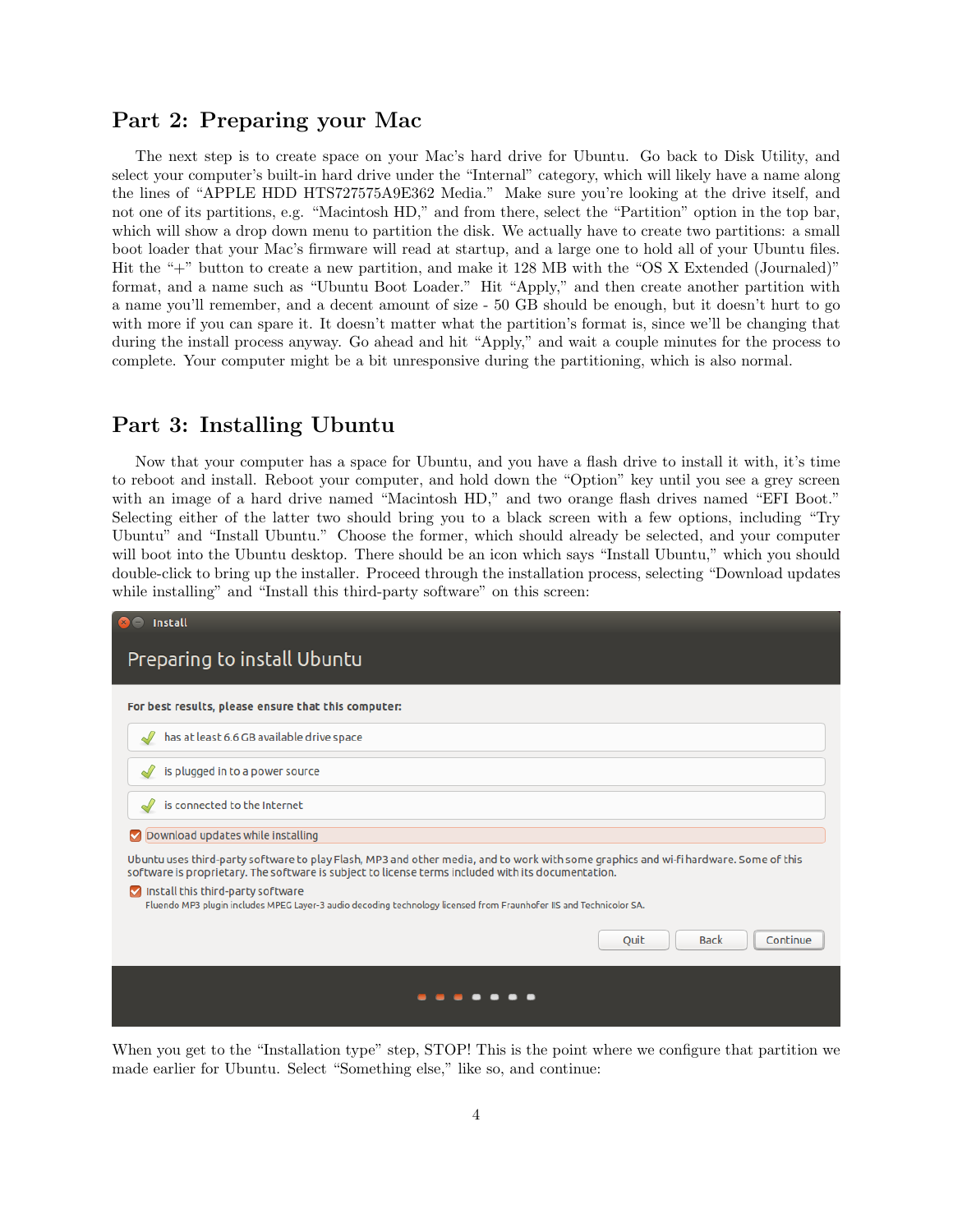| <b>B</b> Install                                                                                                                                                               |
|--------------------------------------------------------------------------------------------------------------------------------------------------------------------------------|
| Installation type                                                                                                                                                              |
| This computer currently has Mac OS X on it. What would you like to do?                                                                                                         |
| Install Ubuntu alongside Mac OS X<br>Documents, music, and other personal files will be kept. You can choose which operating system you want each time the computer starts up. |
| Erase disk and install Ubuntu<br>Warning: This will delete all your programs, documents, photos, music, and any other files in all operating systems.                          |
| $\Box$ Encrypt the new Ubuntu installation for security<br>You will choose a security key in the next step.                                                                    |
| $\Box$ Use LVM with the new Ubuntu installation<br>This will set up Logical Volume Management. It allows taking snapshots and easier partition resizing.                       |
| Something else<br>You can create or resize partitions yourself, or choose multiple partitions for Ubuntu.                                                                      |
| Continue<br>Quit<br><b>Back</b>                                                                                                                                                |
|                                                                                                                                                                                |

This will bring you to a rudimentary partition editor. Find the partition you created earlier, which should have the same size, be of format HFS+, and be almost entirely empty; click on it, and then click "-" to erase it to free space. If you're still not sure you have the right partition, you can use the pre-installed GParted Partition Editor to finish this section, as it has a similar interface but provides more detail. Now, we have to create at least two partitions: one to use as a swap for your RAM, and one to use for everything else. To do this, make sure the free space is selected, and hit the "+" button. This will bring up a window like this:

| <b>Create partition</b><br>$x$ <sup><math>-</math></sup>            |                          |
|---------------------------------------------------------------------|--------------------------|
| Size:                                                               | $+$<br>8192<br><b>MB</b> |
| Type for the new partition: ● Primary                               |                          |
|                                                                     | Logical                  |
| Location for the new partition:<br><b>O</b> Beginning of this space |                          |
|                                                                     | End of this space        |
| Use as:                                                             | swap area                |
|                                                                     | Cancel<br>OK             |

Set the partition size to the same as your RAM (remembering that  $1 \text{ GB} = 1024 \text{ MB}$ ), and the "Use as:" field to "swap area," then hit "OK." Repeat this process, instead letting the size be as large as the remaining free space, and selecting the partition for use as an "ext4 filesystem," with the mount point /. Make a note of the index of this partition, i.e. the  $N$  in  $/$ dev $/$ sdaN. Those who have used Linux before might also at this point want to create separate partitions for /boot, /home, et cetera, which isolates disk errors and allows parts of the filesystem to be encrypted independently, but this is not necessary. Once you're done, select the ext4 partition as the "Device for boot loader installation," and continue with the rest of the installation. When it finishes, you'll be prompted to reboot or continue testing Ubuntu; you should opt not to reboot since we still have one thing left to do.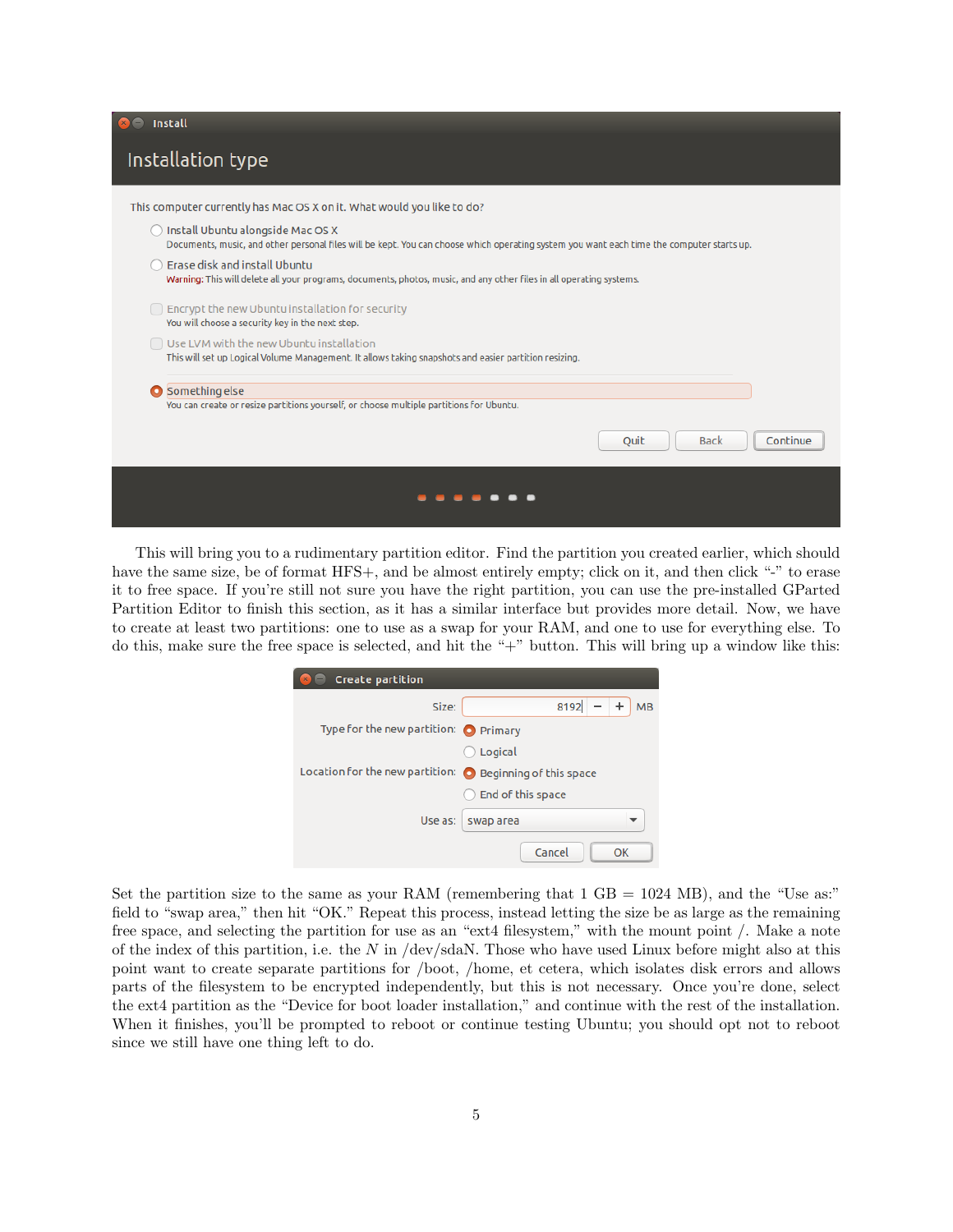#### Part 4: Making Ubuntu bootable

We're now at the home stretch. Ubuntu has been installed on your computer, but you won't be able to boot into it since there's no EFI boot loader, needed for Mac firmware to recognize the OS as bootable. So, we need to go into the Ubuntu installation and create a boot.efi file that we'll use to boot it. While still inside your live USB instance of Ubuntu, open up a Terminal window, and run the following command to mount the ext4 partition you created at the path /mnt:

#### sudo mount /dev/sdaN /mnt

You'll also need to mount several of the top-level directories, which is easiest to do with the command:

for i in /dev /dev/pts /proc /sys /run; do sudo mount -B \$i /mnt\$i; done

Now, we can use the chroot command to change our root directory to /mnt, so that the bash session in the Terminal is effectively running inside the Ubuntu installation:

#### sudo chroot /mnt

This allows us to configure GNU GRUB, the "GRand Unified Bootloader," with:

```
grub-mkconfig -o boot/grub/grub.cfg
```
and then save this to a standalone file with:

```
grub-mkstandalone -o boot.efi -d usr/lib/grub/x86 64-efi -O x86 64-efi --compress=xz boot/grub/grub.cfg
```
You can then exit the chrooted partition with the exit command. The boot.efi file is still in the new installation, however, so you'll have to use the  $cp$  command to copy it to somewhere like  $\sim$ /Documents/, from which you can move it to somewhere you can access it from OS X, such as another USB drive or Google Drive:

```
cp /mnt/boot.efi ~/Documents/
```
Once you've saved this file, you can reboot your Mac to OS X.

Back in OS X, we want to open up a Terminal window, and cd into the boot loader partition we created earlier:

cd /Volumes/Ubuntu\ Boot\ Loader/

In order to make this recognizable by Apple's firmware, we have to create the mach kernel and System/Library/CoreServices directories, the latter of which will store our boot.efi file from before, along with a "SystemVersion.plist" file which provides configuration information. The commands to do this are as follows:

sudo mkdir System mach kernel cd System sudo mkdir -p Library/CoreServices (the -p option tells mkdir to create intermediate directories) cd Library/CoreServices

Now, we copy boot.efi to the CoreServices folder. If you uploaded it to Google Drive like I did, you can then download it from OS X, and then copy it from your Downloads folder with: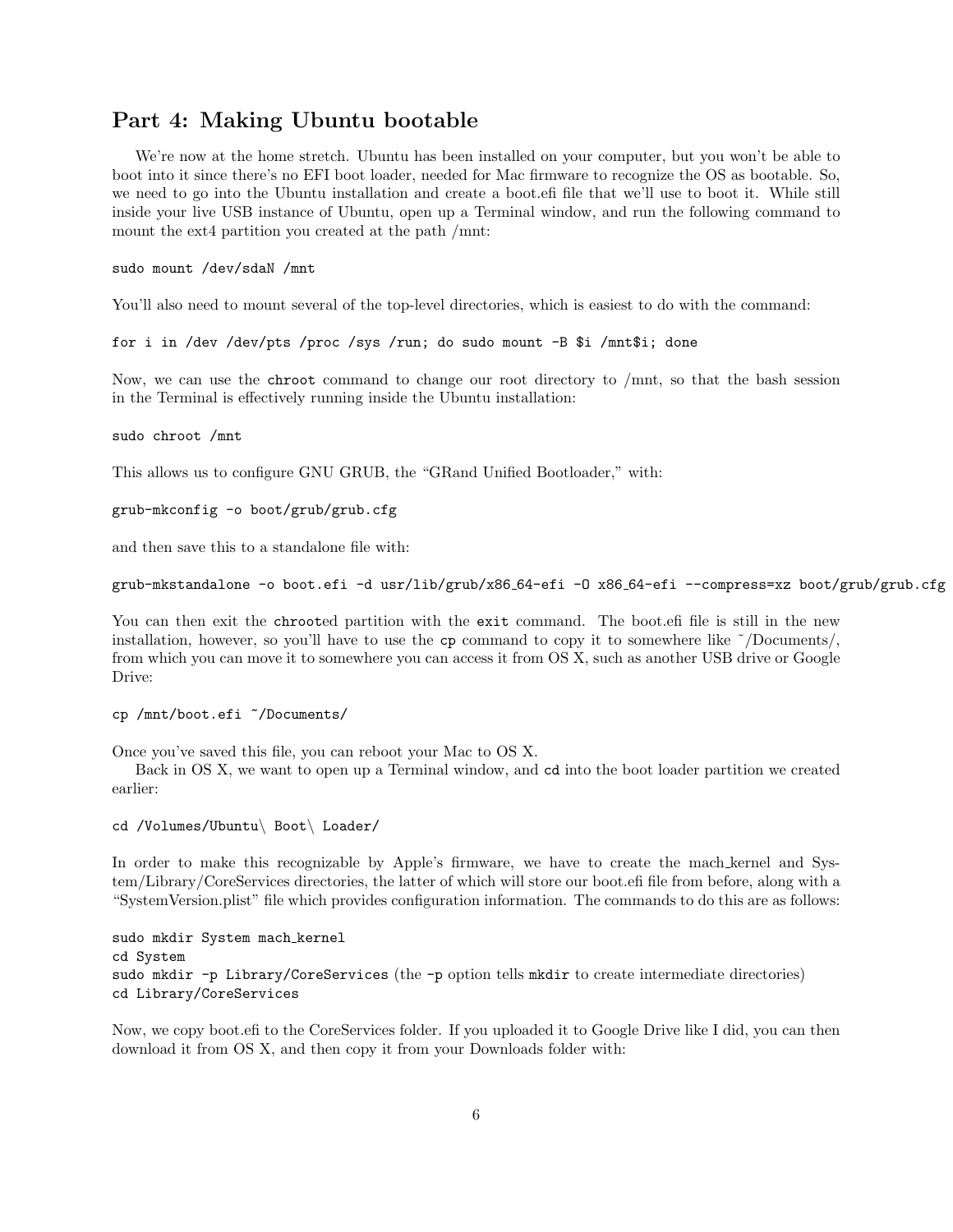sudo cp ~/Downloads/boot.efi ./

Then, we have to create the SystemVersion.plist file. If you're familiar with a command-line text editor such as vim, you can just run it with sudo; otherwise the easiest way to do this is probably to create the file in your Documents folder with TextEdit, and then copy it over via the same method as boot.efi. Either way, it should contain the exact following contents:

```
<xml version="1.0" encoding="utf-8"?>
<plist version="1.0">
<dict>
  <key>ProductBuildVersion</key>
  <string></string>
  <key>ProductName</key>
  <string>Linux</string>
  <key>ProductVersion</key>
   <string>Ubuntu Linux</string>
</dict>
</plist>
```
This defines a dictionary of key-value pairs identifying the Ubuntu OS. The indents can be done with tabs or spaces; they're purely stylistic, as the XML tags will be parseable even without indentation. Once this is in the CoreServices folder, we're almost done! All we have to do is "bless" the partition for booting, and set the boot flag, like so:

```
sudo bless --device /dev/disk0sN --setBoot
```
In this case,  $N$  is the index of the boot loader partition; because I have a bunch of partitions for my Arch Linux installation, and I accidentally created the boot loader partition after installing Ubuntu,  $N = 12$  on my machine. You should check that you have the right number, and that the partition is also on disk0, by opening up Disk Utility again, and looking at the "Device" field of the Ubuntu Boot Loader partition: